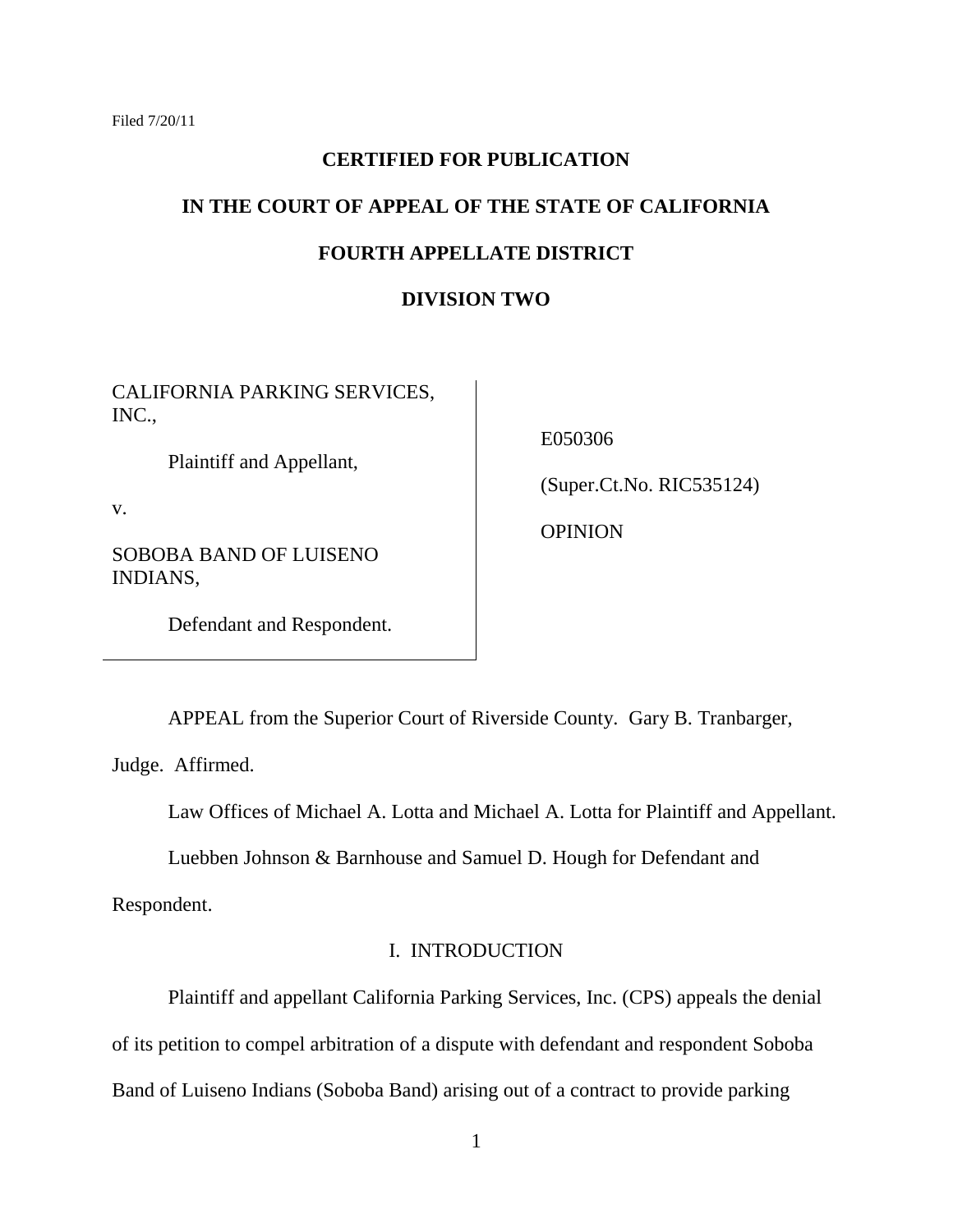services at the Soboba Casino on the Soboba Band"s reservation. We affirm the denial of CPS"s petition to compel arbitration because we agree with the trial court that the Soboba Band did not waive its sovereign immunity through the arbitration clause.

#### II. FACTUAL AND PROCEDURAL BACKGROUND

In March 2007, CPS contracted with the Soboba Band, a federally recognized Indian tribe, to provide valet parking services to the Soboba Casino for three years. The Soboba Band terminated the contract in June 2009 after problems arose during its performance. On August 31, 2009, CPS sought to compel arbitration pursuant to paragraph 7 of their agreement, which read, in pertinent part: "Any disputes under this Agreement that cannot be resolved amicably through a negotiated agreement shall be submitted for resolution to an arbitrator acceptable to both parties. . . . The arbitration need not take place through the American Arbitration Association unless the parties cannot otherwise agree. It shall be conducted in accordance with the Commercial Arbitration Rules of the American Arbitration Association (September 2005 edition or later) *excluding Rule 48(c)*. The decision . . . shall be final and binding on both parties." (Italics added.) The contract also contained a choice-of-law clause, which read: "This Agreement shall be governed by the laws of the State of California and, where applicable, Tribal and Federal law."

The Soboba Band demurred to the petition to compel arbitration on the basis of sovereign immunity. CPS opposed the demurrer, and the Soboba Band replied to the opposition.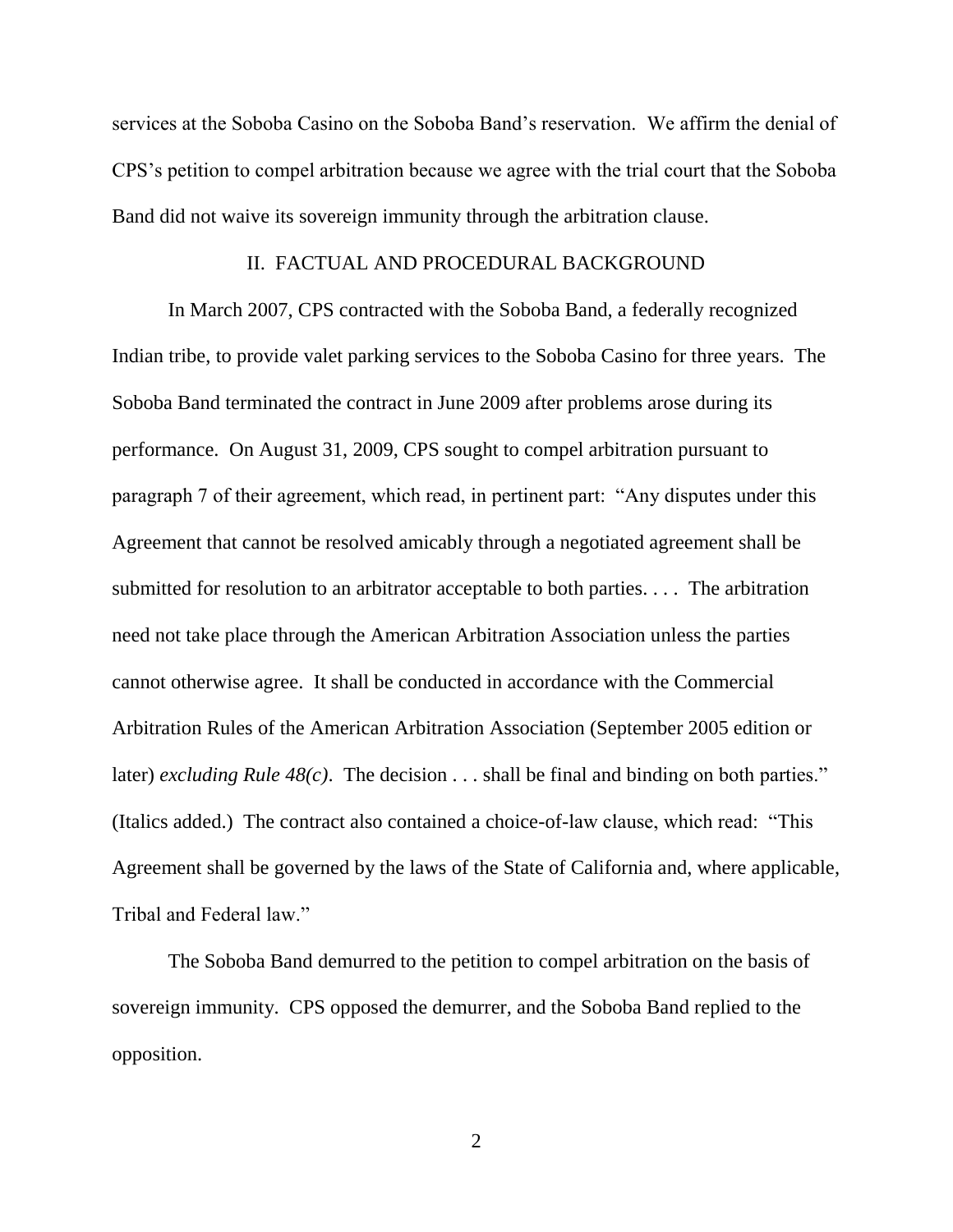In October 2009, the court heard CPS"s petition to compel arbitration, which it denied. The court held that CPS's petition to compel arbitration was barred by sovereign immunity. The court stated the arbitration clause did not waive sovereign immunity because of the "express inclusion [in the contract] of an exclusion of Rule 48(c) [of the Commercial Arbitration Rules of the American Arbitration Association]." Rule 48(c) provides: "Parties to an arbitration under these rules shall be deemed to have consented that judgment upon the arbitration award may be entered in any federal or state court having jurisdiction thereof." (American Arbitration Association, Commercial Arbitration Rules and Mediation Procedures, rule R-48(c) (June 1, 2009)  $\langle \text{http://www.adr.org/sp.asp?id=22440>}[as of July 12, 2011]$ .) (Rule 48(c).) The court reasoned that excluding Rule 48(c) "can have only one possible meaning, and that's an express refusal . . . of the [Soboba Band] to accept the jurisdiction of State and/or Federal Court."

## III. STANDARD OF REVIEW

Ordinarily, we review a denial of a petition to compel arbitration for abuse of discretion. (*Whaley v. Sony Computer Entertainment America, Inc.* (2004) 121 Cal.App.4th 479, 484.) However, where the trial court's denial of a petition to arbitrate presents a pure question of law, we review the order de novo. (*Robertson v. Health Net of California, Inc.* (2005) 132 Cal.App.4th 1419, 1425.)

Generally, the issue of whether the trial court had subject matter jurisdiction over an action against an Indian tribe presents a pure question of law. (*Warburton/Buttner v. Superior Court* (2002) 103 Cal.App.4th 1170, 1180.) Moreover, where the construction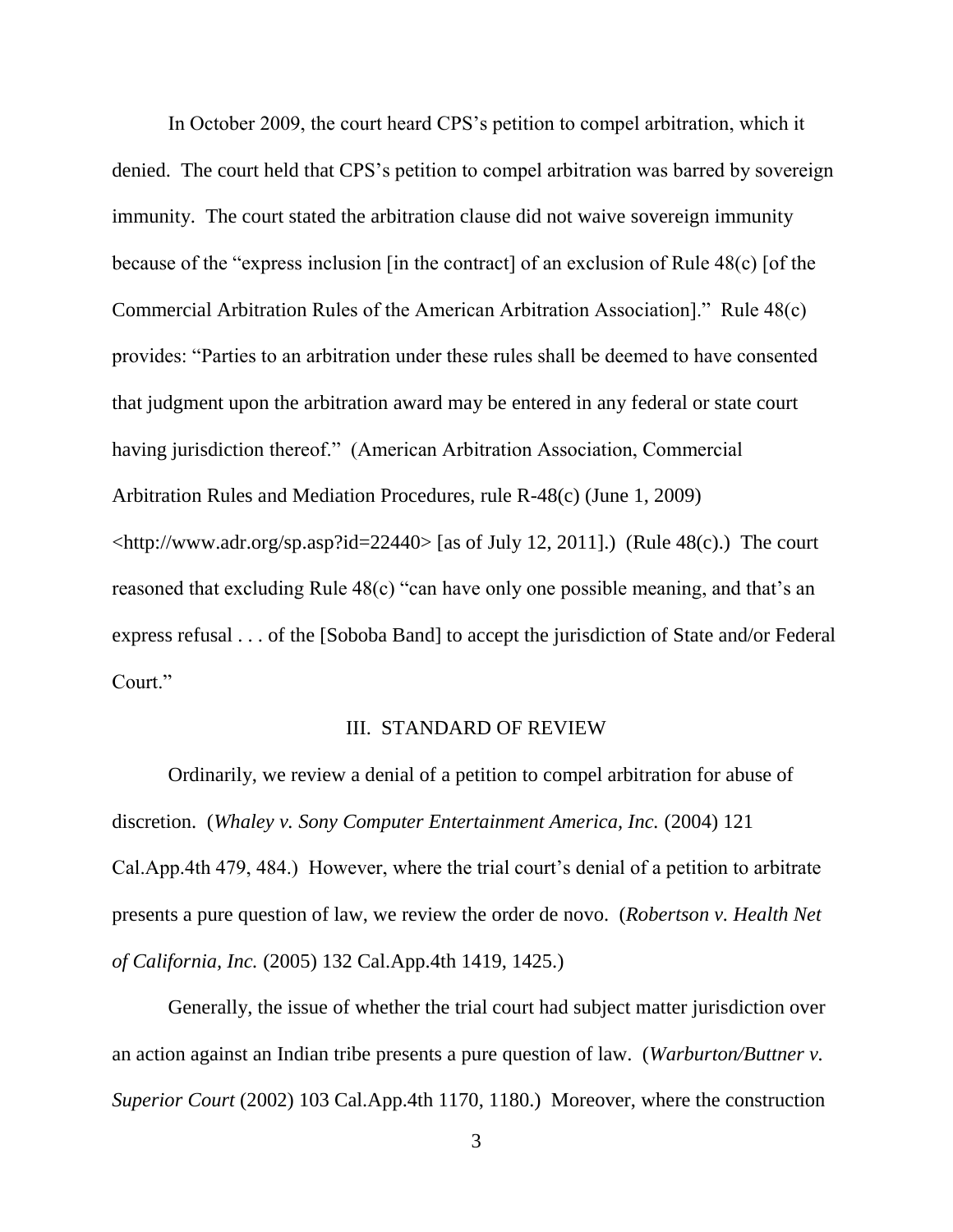and interpretation of a written instrument can be made without the aid of extrinsic evidence and on the basis of the terms contained therein alone, we employ a de novo standard. (*Ibid.*) Accordingly, a de novo standard is appropriate here, because our role is simply to determine whether the arbitration and choice-of-law clauses in the agreement between CPS and the Soboba Band constituted a waiver of the tribe's sovereign immunity.

#### IV. DISCUSSION

"As a matter of federal law, an Indian tribe is subject to suit only where Congress has authorized the suit or the tribe has waived its [sovereign] immunity." (*Kiowa Tribe of Okla. v. Mfg. Tech., Inc.* (1998) 523 U.S. 751, 754.) A tribe"s waiver must be clear and unequivocal to be effective. (*C & L Enterprises, Inc. v. Potawatomi Indian Tribe*  (2001) 532 U.S. 411, 418 ( $C \& L$ ).) Courts construe waivers of a tribe's sovereign immunity strictly and hold a strong presumption against them. (*Big Valley Band of Pomo Indians v. Superior Court* (2005) 133 Cal.App.4th 1185, 1193 (*Big Valley*).)

CPS contends the Soboba Band waived its immunity to suit by including the arbitration clause in its agreement with CPS. In *C & L*, the U. S. Supreme Court confronted the question of whether an arbitration clause could act as a limited waiver of a tribe"s sovereign immunity, and it answered in the affirmative. (*C & L*, *supra*, 532 U.S. at p. 418.) In *C & L*, a construction company attempted to enforce its arbitration award against an Indian tribe (which did not participate in the arbitration) after the tribe violated the agreement. (*Id.* at pp. 415-416.) The Court found that the arbitration and choice-oflaw clauses expressed a clear and unequivocal intention on the tribe's part "to adhere to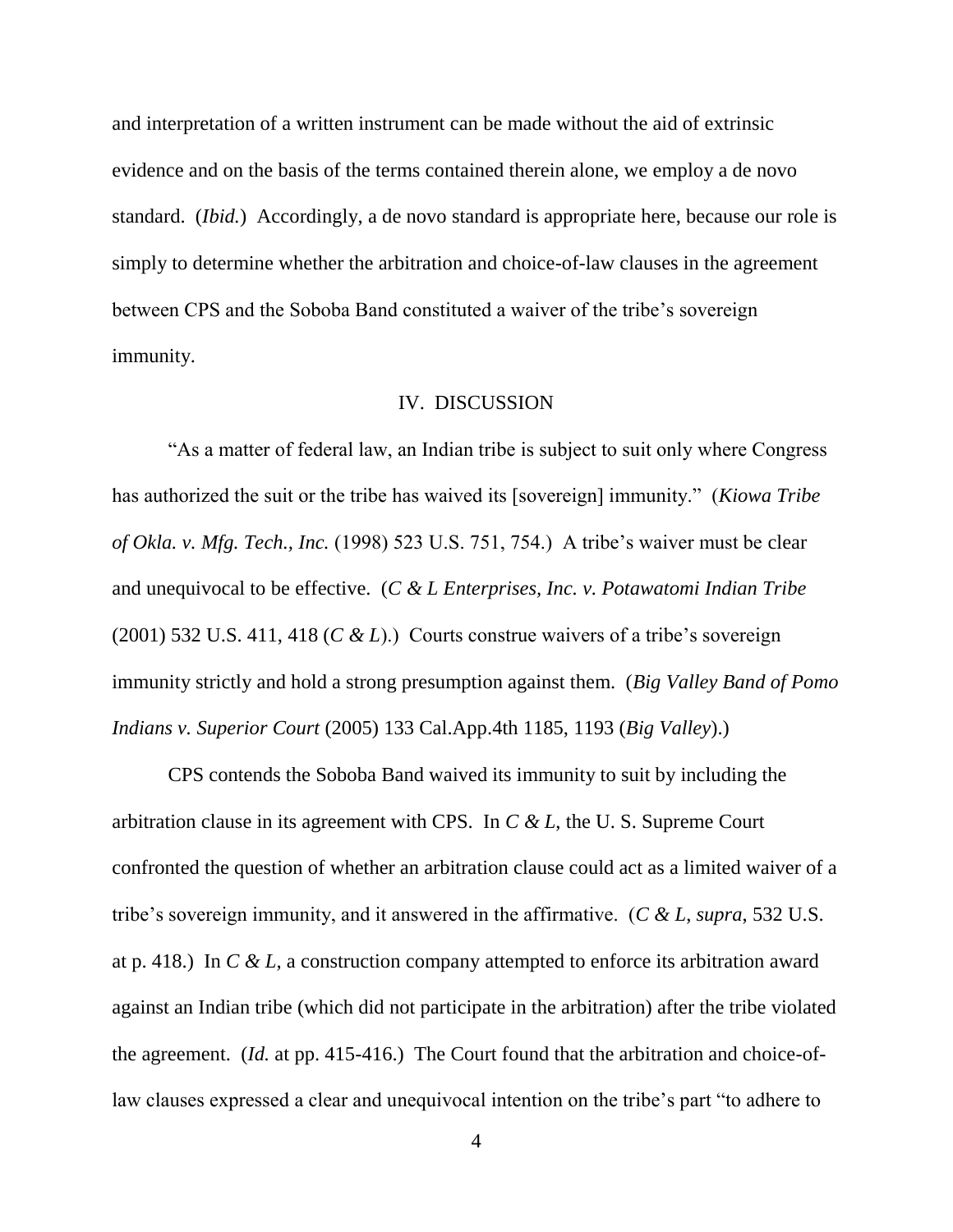[the contract"s] dispute resolution regime." (*Id.* at p. 420; see also *id.* at p. 418 [construction contract"s "provision for arbitration and related prescriptions" led the Court to the conclusion the tribe waived its immunity "with requisite clarity"].) The arbitration provision in the current case, however, differs from that in *C & L* (and other cases cited by CPS) in at least one key respect. Whereas the arbitration clause in *C & L* incorporated the entirety of the Arbitration Rules of the American Arbitration Association, the Soboba Band"s clause in its contract with CPS explicitly excluded Rule 48(c)**1**—the rule granting a federal or state court consent to enter judgment upon the arbitration award. (See *C & L*, *supra*, 532 U.S. at p. 415.) This distinction is fatal to CPS"s case. In finding a waiver, the *C & L* court relied heavily on the tribe"s consent to having the arbitral award confirmed in court, stating there was nothing ambiguous about agreeing to submit disputes ""under the contract to arbitration, to be bound by the arbitration award, *and to have its submission and the award enforced in a court of law*. . . ."" (*Id.* at p. 420, italics added; see also *Oglala Sioux Tribe v. C & W Enterprises, Inc.* (8th Cir. 2008) 542 F.3d 224, 230 [noting that the *C & L* court particularly looked to the expressly incorporated language of Rule 48(c) when finding a waiver].) The exclusion of Rule 48(c) also distinguishes this case from that of other cases cited by CPS in its opening brief, including *Big Valley* and *Tamiami Partners v. Miccosukee Tribe of Indians* (11th Cir. 1995) 63 F.3d 1030. (*Big Valley*, *supra*, 133 Cal.App.4th at p. 1194

**<sup>1</sup>** The arbitration rules at issue in *C & L* were Construction Industry Arbitration Rules of the American Arbitration Association, while the ones at issue here are the Commercial Arbitration Rules of the American Arbitration Association. For the purpose of this opinion, they are identical.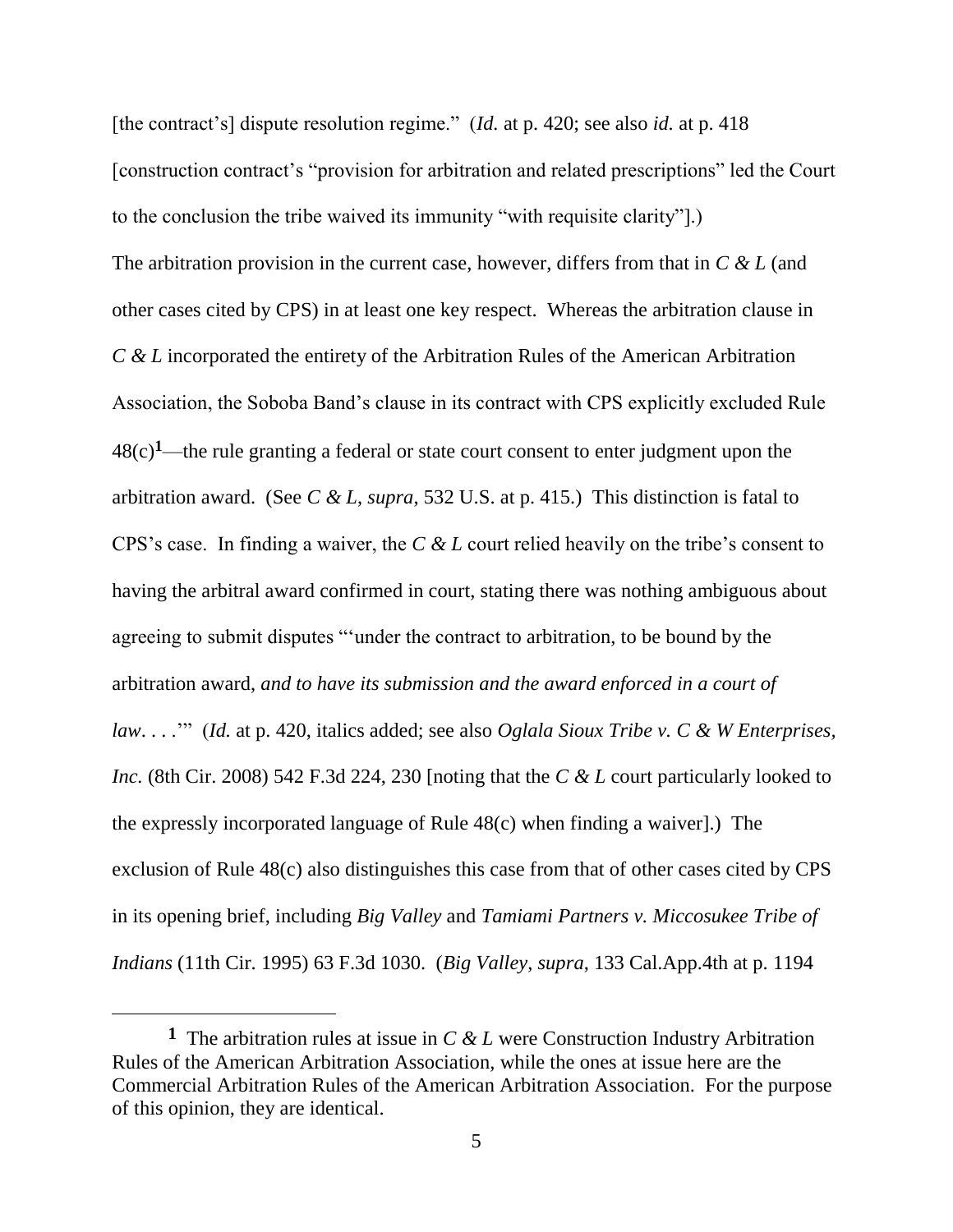[agreement expressly provided for judicial enforcement of the arbitration award]; *Tamiami*, *supra*, at p. 1048.)

CPS urges that we should nevertheless find a waiver on the ground that it would be "wrong and improper" to discard an entire arbitration provision simply because the Soboba Band "slipped in" the words, "excluding Rule 48(c)," at the end of a sentence. Although we are sympathetic to the position of CPS, we are constrained in this case by the heavy presumption against waivers of immunity. (See *Big Valley*, *supra*, 133 Cal.App.4th at p. 1193.) ""Because a waiver of immunity ""is altogether voluntary on the part of [a tribe], it follows that [a tribe] may prescribe the terms and conditions on which it consents to be sued . . . .""" [Citation.]" (*Ibid.*) As the court below noted, the Soboba Band's express refusal to incorporate Rule 48(c) cannot be interpreted as anything but a rejection of a state or federal court's jurisdiction. Accordingly, the Soboba Band's waiver of immunity can neither be considered clear nor unequivocal, as the law demands.

CPS argues alternatively that, at the very least, the Soboba Band consented to and thereby waived its sovereign immunity in regards to—the court's compelling arbitration if not its enforcement of the arbitral award. The argument is attractive on its face, since any other reading would make the arbitration clause pretty much illusory, but it is without legal support. We were unable to find any case that provided for such a limited waiver of sovereign immunity, and with good reason. Arbitration awards are not self-enforcing and are only given legal effect through court orders and judgments enforcing them. (*D.H. Blair & Co., Inc. v. Gottdiener* (2d Cir. 2006) 462 F.3d 95, 104.) CPS would have us compel the Soboba Band to go through the motions of arbitration in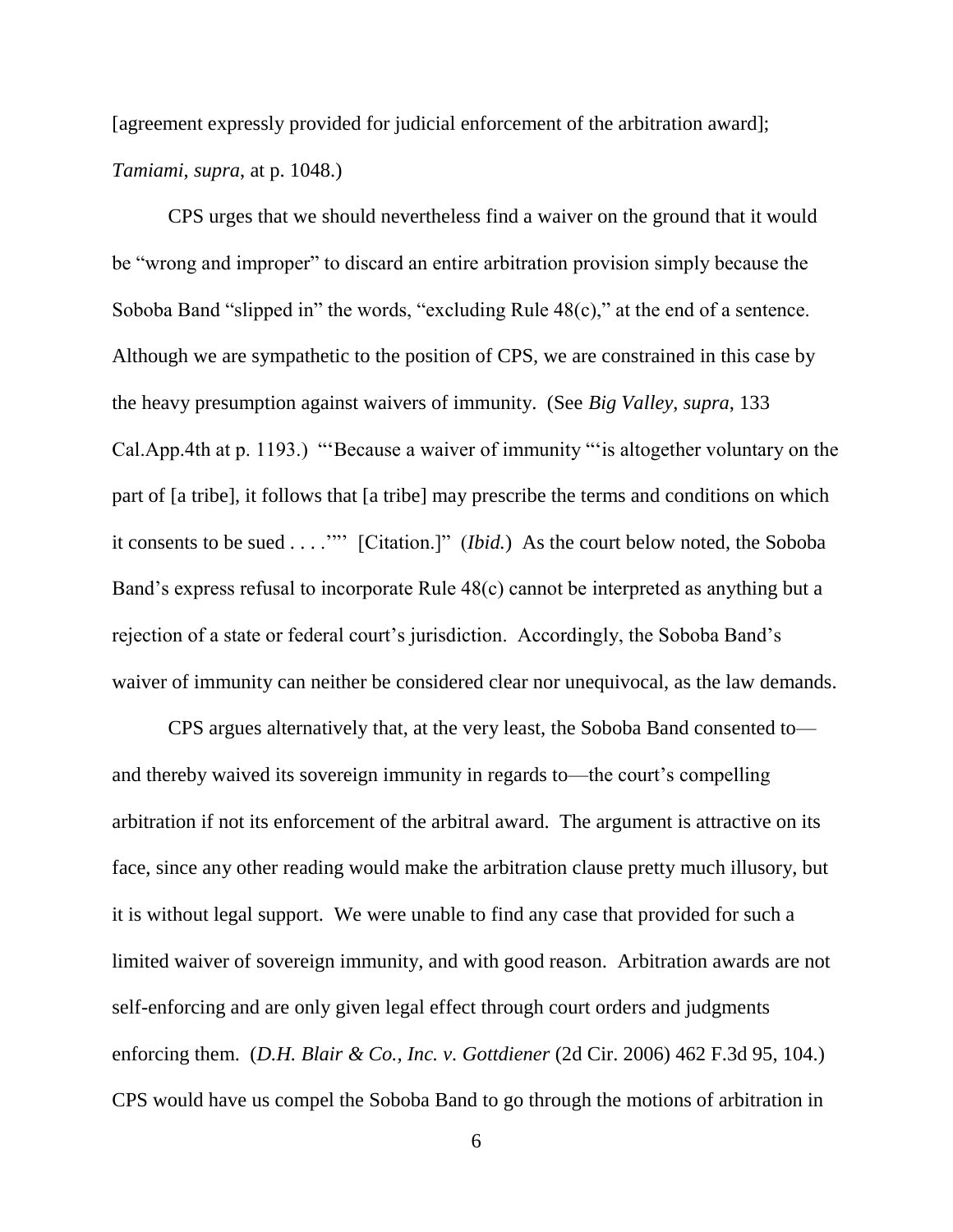order to yield an unenforceable award. (Cf. *C & L*, *supra*, 532 U.S. at p. 416 [construction company brought suit to enforce arbitral award only after engaging in ex parte arbitration proceedings due to the tribe's refusal to participate].) In order to avoid this exercise in futility, courts will generally assume that if a party consented to (or rejected) enforcement of the arbitral award, it must have also consented to (or rejected) the court's ability to compel arbitration, and vice versa. (See, e.g., *Big Valley*, *supra*, 133 Cal.App.4th at p. 1194, fn. 5 ["Although the arbitration clause does not expressly provide that a party may file a petition to compel arbitration, the Tribe concedes the clause necessarily permits state court actions to compel compliance with the agreement to arbitrate."].) Accordingly, we find the Soboba Band"s rejection of the court"s jurisdiction to enforce an arbitral award necessarily implies its rejection of the court"s jurisdiction to compel arbitration as well. We cannot ascribe to CPS"s theory of limited waivers that would allow the court to compel arbitration but not enforce the resulting award.

The inclusion of the choice-of-law provision does not strengthen CPS"s case that there was a clear waiver. Although the Supreme Court noted in *C & L* that the choice-oflaw provision made it "plain enough" the tribe had waived immunity to suit in state court, a fair reading of the case compels one to conclude that the Court's holding did not hinge on this provision. (*C & L*, *supra*, 532 U.S. at p. 419; see *Oglala Sioux Tribe v. C & W Enterprises, Inc., supra*, 542 F.3d at pp. 232-233.) The Court favorably cited multiple precedents finding a waiver of immunity based solely on arbitration clauses with no mention of choice-of-law provisions. (*C & L*, *supra*, 532 U.S. at pp. 417-423.) The choice-of-law provision only served to clarify which forum and what law would *enforce*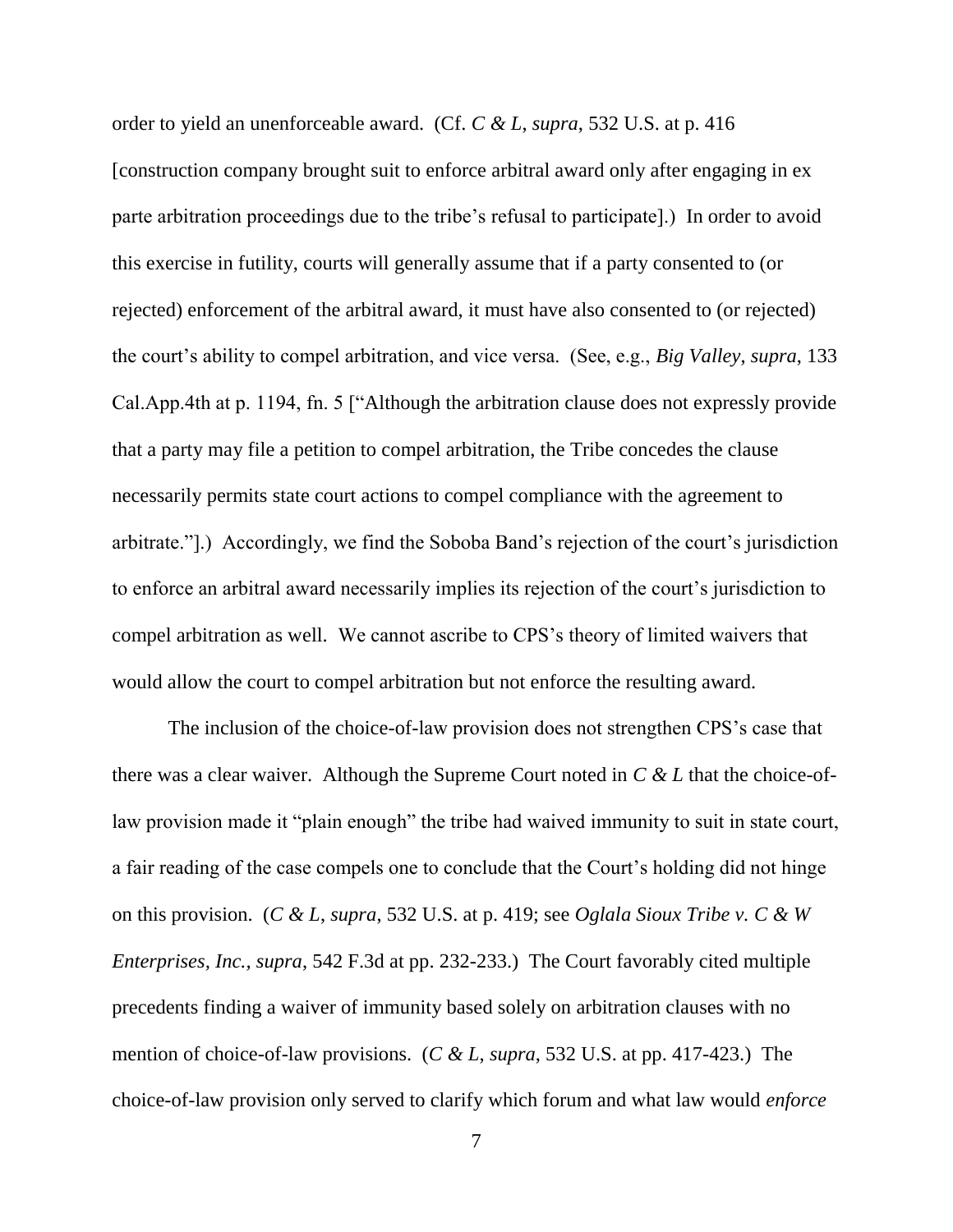the arbitral award. (*Id.* at pp. 419-420.) The presence of a choice-of-law provision will not help CPS overcome the insurmountable hurdle in this case that was not present in *C* & *L*, which is rejection of the state court's jurisdiction.

Finally, CPS argues that pursuant to the contract's choice-of-law provision, California law should have been used to interpret the waiver of sovereign immunity. If the trial court had used California law, CPS continues, Code of Civil Procedure section 1285 would have compelled a decision in its favor. Code of Civil Procedure section 1285 states that "[a]ny party to an arbitration in which an award has been made may petition the court to confirm, correct or vacate the award." Despite the choice-of-law provision, federal law governs whether a federally recognized Indian tribe has waived its sovereign immunity by entering into an agreement to arbitrate. (*Smith v. Hopland Band of Pomo Indians* (2002) 95 Cal.App.4th 1, 10 ["We conclude that, where, as here, the person negotiating and signing the contract is authorized to do so, and the tribal council approves the contract, the question whether that act constitutes a waiver is one of federal law."]; see *C & L*, *supra*, 532 U.S. at pp. 418-419 [applying federal law to determine whether contractual provisions effected a waiver despite choice-of-law provision electing Oklahoma law to govern contract]; *Big Valley*, *supra*, 133 Cal.App.4th at pp. 1193-1195 [applying federal law to determine whether arbitration clause effected waiver].) Even if state law governed, we fail to see how Code of Civil Procedure section 1285 is applicable, as no arbitration has taken place in this case and no award was issued.

Courts construe waivers of a tribe"s sovereign immunity strictly and hold a strong presumption against them. (*Big Valley, supra*, 133 Cal.App.4th at p. 1193.) This hurdle